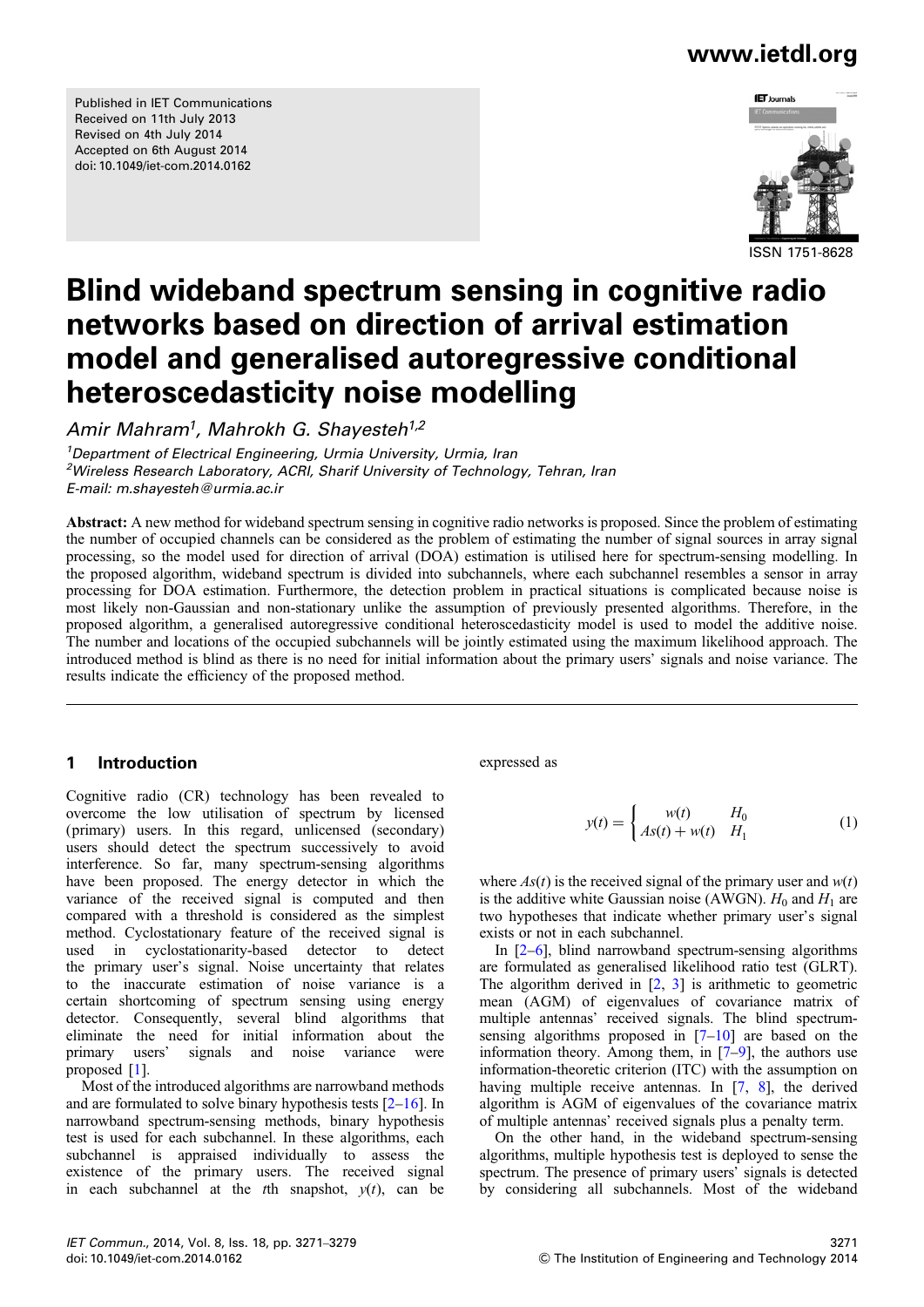estimation methods sense the spectrum by optimising a predefined cost function [17, 18].

Blind wideband spectrum-sensing algorithms proposed in [19–22] are GLRT-based and the method introduced in [23] is ITC-based. In [19, 20], the authors proposed some GLRT-based algorithms to detect the presence of orthogonal frequency division multiplexing (OFDM) primary users' signals. The algorithms presented in the mentioned works are functions of arithmetic and geometric means of the OFDM subcarriers or cyclic prefix. In the first stage of the two-step algorithms introduced in [23], the estimation of the number of occupied subchannels is obtained using ITC. In the second step, the energies of signals of subchannels are sorted and the subchannels with the highest energies are chosen as the occupied ones.

Wideband spectrum-sensing algorithms are proposed to discriminate noise from primary user's signal by analysing the received signals in all subchannels. As a result, in CR networks the received signal is modelled in two cases. In the occupied subchannels, one or more primary users' signals along with noise exist in each subchannel whereas in the vacant subchannels there is only noise. This approach resembles the model that is employed to estimate the direction of arrival (DOA) of the signal source [23]. In array processing to estimate the number and locations of signal sources, an array of sensors is considered to process the received signals impinging on sensors. If we assume that the signal received at the sensor node in array processing resembles the signal that exists in each subchannel of CR, then we can use DOA estimation model for spectrum-sensing problem.

Furthermore, the additive noise is generally assumed to have Gaussian distribution because of the central limit theorem. Consequently, the algorithms introduced so far are optimised against Gaussian noise. However, noting the practical situation [24], measurements of ambient noise show that we have non-Gaussian and non-stationary characteristics. The time-varying noise variance, which is the characteristic of realistic environments, leads us to use an appropriate model for noise. The performance of previously presented methods, which assume Gaussian model for noise, may degrade when non-Gaussian and non-stationary noise or interference is present. Generalised autoregressive conditional heteroscedasticity (GARCH) model [25] is widely used for modelling economic time series and because of time-varying variance presentation and integration of past observations into present, it has the potential to model non-Gaussian and non-stationary noise. GARCH model is also appropriate to model the heavy tail processes with finite variances. In this paper, we use GARCH model because of modelling non-Gaussianity and non-stationarity of noise in CR networks.

In this study, we initially propose a model for system that is derived from the model used for DOA estimation [23]. In our method, the number and locations of the occupied subchannels will be jointly estimated using the maximum likelihood (ML) approach. To sense the spectrum, first we propose an algorithm to estimate the locations of the occupied subchannels in the spectrum for all possible number of occupied subchannels. Subsequently, we propose an algorithm to estimate the number of occupied subchannels using the previously estimated locations. To estimate the locations of occupied subchannels, we use ML estimation. It is known [26] that the ML estimation method tends to overestimate the number of occupied subchannels. Therefore, we utilise ML estimation and ITC to estimate the number of occupied subchannels. Signal and noise subspaces are utilised to compute the likelihood function.

As stated, GARCH model is utilised to formulate the additive noise with the assumption that the noise of each subchannel is independent from the signals and also from the noises of other subchannels. In order to estimate the correlation matrix of the occupied subchannels of the received signal, we use sample cross-correlation among the subchannels for non-diagonal elements of the correlation matrix and utilise GARCH model for diagonal ones. The proposed method is blind, as we do not need any initial information about the primary users' signals and noise variance.

The rest of this paper is organised as follows: In Section 2, we describe the GARCH model that is essential for the system model. In Section 3, we illustrate a model for the spectrum-sensing problem. In Section 4, we explain the proposed spectrum-sensing algorithm. ML formulation is explained in Section 5. Simulation results are presented in Section 6. Finally, in Section 7, we conclude the paper.

### 2 GARCH model

GARCH model was first developed by Bollerslev [25]. Heteroscedasticity can be considered as time-varying variance, that is, volatility. Conditional implies a dependence on the observations of the immediate past, and autoregressive incorporates past observations into the present. GARCH models are statistical models that are more popular in the economics. Engle [27] introduced autoregressive conditional heteroscedasticity (ARCH) process in order to allow the conditional variance to change over time as a function of past errors leaving on conditional variance constant. GARCH process is a general form of ARCH process and is a time series modelling technique that uses past variances to forecast future variances.

A series  $d_k$  is considered as GARCH(p, q) process if it can be written as

$$
d_k = \sigma_k \varepsilon_k, \quad k \in \mathbb{Z} \tag{2}
$$

where  $\varepsilon_k$  is a sequence of independent and identically distributed (i.i.d.) random variables that have Gaussian distribution with zero mean and variance equal to 1. In the above equation,  $\sigma_k$  is a non-negative process such that

$$
\sigma_k^2 = \alpha_0 + \sum_{i=1}^q \alpha_i d_{k-i}^2 + \sum_{j=1}^p \beta_j \sigma_{k-j}^2, \quad q > 0, \ p \ge 0 \quad (3)
$$

where

$$
\alpha_0 > 0;
$$
  $\alpha_i \ge 0$   $1 \le i \le q;$   
\n $\beta_j \ge 0$   $1 \le j \le p;$   $\sum_{i=1}^q \alpha_i + \sum_{j=1}^p \beta_j > 1$  (4)

For  $p = 0$ ,  $d_k$  reduces to the ARCH(q) process [25]. In ARCH  $(q)$  processes, the conditional variance is specified as a linear function of past sample variances only, whereas  $GARCH(p, q)$ process allows lagged conditional variances to enter as well [25].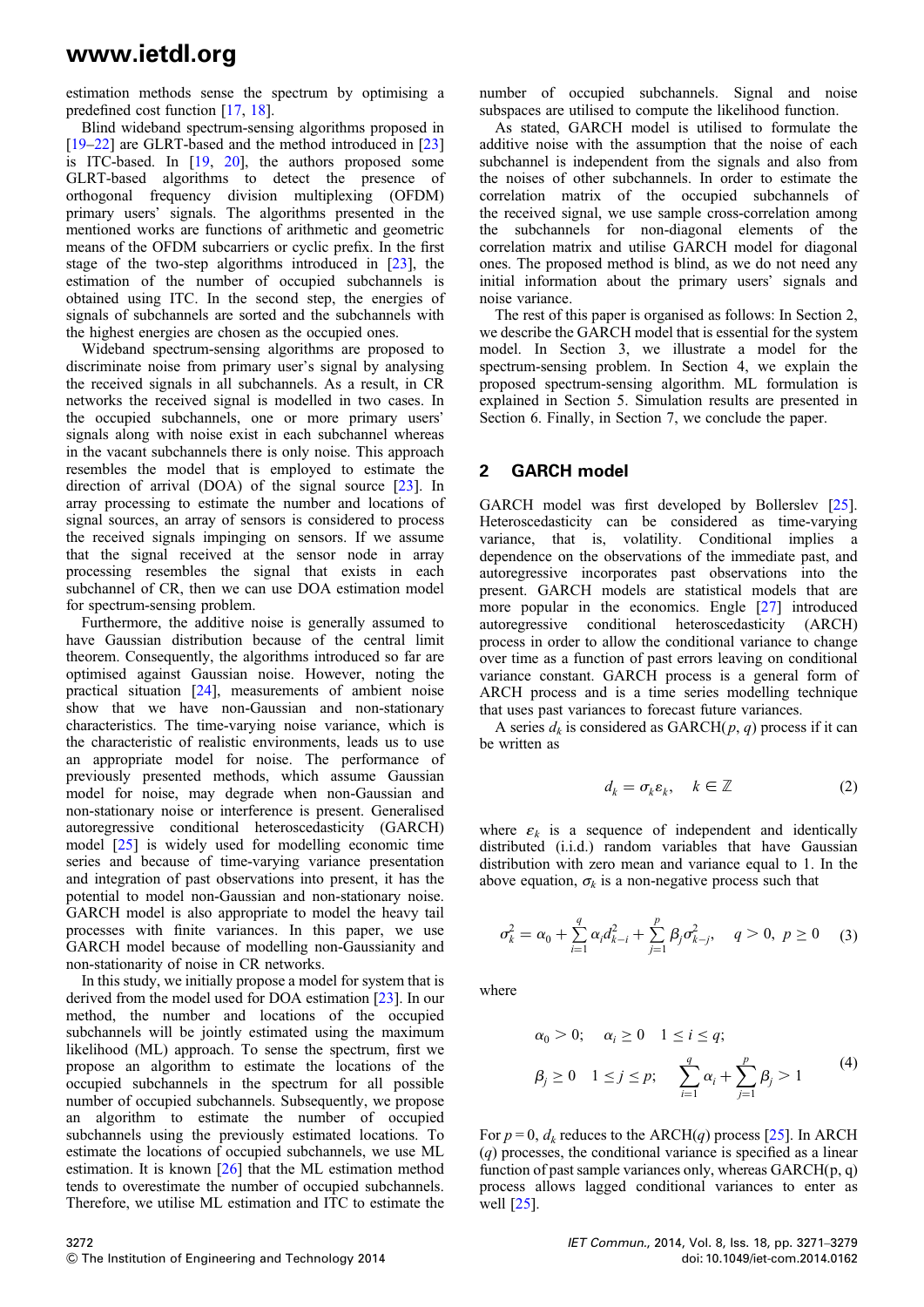### 3 Proposed system model

We consider a CR network with a single secondary user and M primary users operating over a wideband spectrum that arise the possibility of the correlation of the signals received in adjacent subchannels. The number of occupied subchannels is Q, where  $Q \leq M$ . Fig. 1 shows the spectrum.

We can formulate the following model for the received signal vector  $y(k) = [y_1(k), y_2(k), \dots, y_M(k)]^T$  at the kth snapshot as

$$
y(k) = As(k) + w(k), \quad k = 1, ..., K
$$
 (5)

where  $A = \{a_{ij}\}_{M \times Q}$  is the  $M \times Q$  occupancy matrix that represents the number and locations of the occupied subchannels. The *j*th element of the vector  $s(k) = [s_1(k)]$ ,  $s_2(k), \ldots, s_Q(k)$ <sup>T</sup> denotes the received signal from the *j*th occupied subchannel.  $w(k) = [w_1(k), w_2(k), ..., w_M(k)]^T$  is the  $M \times 1$  vector consisting of subchannels noises and K is the number of snapshots. Each primary user can occupy more than one subchannel, which guarantees the wideband spectrum-sensing assumption. Hence, the signals of subchannels can have correlations with each other.

If we consider A as the steering matrix and  $s(k)$  as the signal sources, then the problem of estimating the number and location of the occupied subchannels can be considered as the problem of estimating the number of signal sources like the techniques used in DOA estimation [23]. In DOA estimation  $Q$  users' signals are impinging on an array with  $M$  sensors as shown in Fig. 2.

The received signals in DOA system can be written as follows (see (6))

where  $y_i(k)$ ,  $j = 1, ..., M$  is the received signal in the *j*th sensor node at the kth snapshot,  $s_i(k)$   $i = 1, \ldots, Q$  is the *i*th signal impinging on the nodes, and  $w_i(k)$  is the noise of the *j*th sensor.  $\varphi_i$  is the direction arrival of  $s_i(k)$  and  $a_{ii}$  is the response of the *i*th sensor to the *j*th impinging signal. In DOA estimation problem, the purpose is to estimate  $\varphi_i$ s and the number of sources  $(Q)$ .

Considering DOA estimation model for  $\varphi = 0$ , we can use it in spectrum sensing. The received signals of subchannels at



Fig. 1 Illustration of the wideband spectrum sensing for M subchannels and O occupied subchannels

the kth snapshot  $(y_i(k)s)$  can be written as

$$
\begin{bmatrix} y_1(k) \\ y_2(k) \\ \vdots \\ y_M(k) \end{bmatrix} = \begin{bmatrix} a_{11} & a_{12} & a_{1Q} \\ a_{21} & a_{22} & a_{2Q} \\ \vdots & \vdots & \ddots & \vdots \\ a_{M1} & a_{M2} & a_{MQ} \end{bmatrix} \begin{bmatrix} s_1(k) \\ s_2(k) \\ \vdots \\ s_Q(k) \end{bmatrix}
$$

$$
+ \begin{bmatrix} w_1(k) \\ w_2(k) \\ \vdots \\ w_M(k) \end{bmatrix}
$$
(7)

where  $a_{ii} \in \{0, 1\}$  is a binary value that denotes the absence  $(0)$ , or presence  $(1)$ , of the *j*th primary user in the *i*th subchannel.  $s_i(k)$  represents the *j*th primary user's signal, and  $w_i(k)$  is the noise of the *j*th subchannel. As in DOA estimation, the aim in spectrum sensing is to estimate  $a_{ij}$ .

Since there are  $M - Q$  unoccupied subchannels, there are  $M - Q$  all-zero rows in the matrix A. To simplify the problem, instead of the occupancy matrix  $A$ , we define the occupancy vector Ψ as

$$
\mathbf{\Psi} = [\psi_1, \psi_2, \dots, \psi_M]^{\mathrm{T}}
$$
 (8)

where  $\Psi$  is a vector of zeros and ones; that is,  $\psi_i \in \{0, 1\}$ where  $\psi_i$  expresses the absence or existence of the primary user in the ith subchannel.

 $w_i(k)$  in (7) represents the *j*th subchannel noise with time-varying variance that is modelled as  $GARCH(p, q)$ which is defined as follows

$$
\varepsilon_{n,j}(k) = \eta(k)\sigma_{n,j}(k), \quad \eta(k) \sim N(0, 1) \tag{9}
$$

$$
\sigma_{n,j}^2(k) = \alpha_{n,0}^2 + \sum_{i=1}^q \alpha_{n,i}^2 \varepsilon_{n,j}^2(k-i) + \sum_{i=1}^p \beta_{n,i}^2 \sigma_{n,j}^2(k-i) \quad (10)
$$

where  $\varepsilon_{n,j}(k)$  in (9) is a discrete-time stochastic process,  $n(k)$ is a sequence of i.i.d. random variables with zero mean and unit variance and N denotes the standard normal probability density function.  $\sigma_{n,j}^2(k)$  is the *j*th subchannel noise variance at the kth snapshot. In (10),  $\alpha_i$ s and  $\beta_i$ s are the parameters of GARCH model with the conditions  $\alpha_0 > 0$ ,  $\alpha_i \ge 0$  for  $j =$ 1, ..., q and  $\beta_j \ge 0$  for  $j = 1$ , ..., p and  $\sum_{i=1}^{q} \alpha_i + \sum_{i=1}^{p} \beta_i \ge 1$  as mentioned before.<br>The variance of the received primary user's signal

(noiseless) is added to the  $\alpha_{n,0}^2$  in (10). Hence, the diagonal elements of the covariance matrix of y (i.e.  $R_{yy}$ ) can also be



IET Commun., 2014, Vol. 8, Iss. 18, pp. 3271–3279 doi: 10.1049/iet-com.2014.0162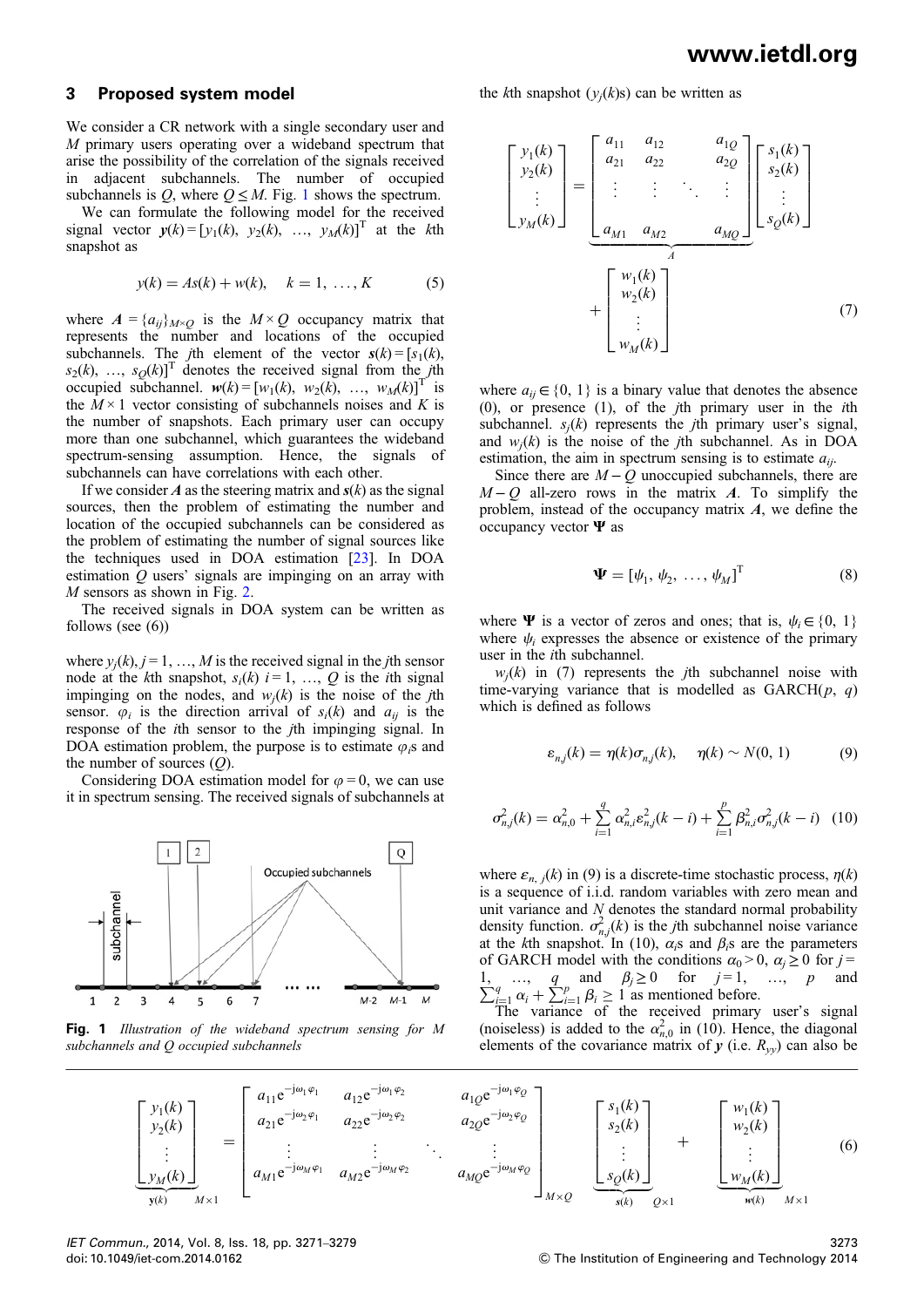

Fig. 2 Illustration of DOA estimation with M sensor nodes and O users' signals

written in the same way as (9) and (10), that is

$$
\varepsilon_j(k) = \eta(k)\sigma_j(k), \quad \eta(k) \sim N(0, 1) \tag{11}
$$

$$
\sigma_j^2(k) = \alpha_{j,0}^2 + \sum_{i=1}^q \alpha_{j,i}^2 \varepsilon_j^2(k-i) + \sum_{i=1}^p \beta_{j,i}^2 \sigma_j^2(k-i) \qquad (12)
$$

where  $\varepsilon_i(k)$  is the discrete-time stochastic process of the *j*th subchannel at the kth snapshot and  $\sigma_j^2(k)$  is the jth subchannel received variance.  $\Phi_{G, j} = [\alpha_{j,0}, \alpha_{j,1}, \dots, \alpha_{j,q}, \beta_{j,1},$  $\beta_{i,2}, \ldots, \beta_{i,p}$  is defined as the vector of unknown parameters used to describe GARCH model parameters for the jth subchannel. Since (12) is a recursive function, we should define initial values for  $\varepsilon_j^2(k)$   $k = 0, \ldots, 1-q$  and  $\sigma_j^2(k)$  k = 0, ..., 1 – p. For simplicity, all the initial values are chosen to be equal to  $\varepsilon_j^2(1)$  [28]; that is,  $\varepsilon_j^2(0) = \cdots = \varepsilon_j^2(1-q) = \sigma_j^2(0) = \cdots = \sigma_j^2(1-p) = \varepsilon_j^2(1)$ .

#### 4 Proposed algorithm

In this section, we will consider the problem of estimating the presence of the primary users' signals in subchannels by using an optimisation algorithm to maximise the likelihood function. To do so, we estimate the occupancy vector  $\Psi$ using the ML estimator as

$$
\hat{\Psi} = \arg \max_{\psi} [P(\mathbf{y}|\Psi, \Phi)] \tag{13}
$$

where P is the likelihood function of  $\Psi$  for the received signal  $\nu$  and  $\Phi$  represents the vector of the (unknown) model parameters. We replace  $\Phi$  by its ML estimate namely  $\hat{\Phi}$ and since logarithm is a monotonic function, we equivalently rewrite the optimisation problem of (13) as

$$
\hat{\Psi} = \arg\min_{\psi} \left\{ -\log[P(\mathbf{y}|\Psi, \hat{\Phi})] \right\} \tag{14}
$$

The optimal estimate of  $\Psi$  can be found by applying an exhaustive ML search. In this case, the number of possible choices for  $\Psi$  increases exponentially by increasing M. As stated, the straightforward using of ML approach for spectrum sensing considering GARCH model and joint probability density function as likelihood function, increases the system complexity due to the large number of unknown parameters. Therefore, to simplify the log likelihood function derived from the joint probability density function, we deploy subspace decomposition of the received signal. Subspace decomposition can be used to decompose  $y(k)$  in (7) into its signal subspace vector and noise subspace vectors

 $\rightarrow$  $B_1^{(\psi)} =$ . . . k  $\Big\}$ ⎥ ⎥ ⎥ ⎥ ⎦  $B_2^{(\psi)} =$  $i_c$  $j_c$ . . .  $\Gamma$  $\vert$ ⎤  $\sqrt{ }$  $\bigcup$ ⎪⎪⎪⎪⎪⎪⎪⎪⎪⎪⎪⎪⎪⎪⎪⎩

 $\rightarrow$  I =

 $\sqrt{ }$ 

So, we have

$$
y_{ss}(k)y_{ss}^{\text{H}}(k) = B_1^{(\psi)} y(k) y^{\text{H}}(k) (B_1^{(\psi)})^{\text{H}}
$$
 (16)

$$
y_{nn}(k)y_{nn}^{\text{H}}(k) = B_2^{(\psi)} y(k) y^{\text{H}}(k) (B_2^{(\psi)})^{\text{H}}
$$
 (17)

where  $y_{ss}(k)y_{ss}^{\text{H}}(k)$  and  $y_{nn}(k)y_{nn}^{\text{H}}(k)$  consist of those elements of  $y(k)y^{H}(k)$  that correspond to the signal and noise subspaces, respectively, and  $(\cdot)^H$  denotes the Hermitian operation. To make it more obvious in the above example, if we consider  $B_1^{(\psi)}$  as  $Q \times M$  and  $B_2^{(\psi)}$  as  $(M-Q) \times M$ matrices, then the dimensions of the matrices in (16) and

[29]. To be able to write  $y_{ss}(k)y_{ss}^{\text{H}}(k)$  and  $y_{nn}(k)y_{nn}^{\text{H}}(k)$  in terms of  $y(k)y^H(k)$ , first, we define  $B_1^{(\psi)}$  and  $B_2^{(\psi)}$  as follows. If we assume that the  $\{i, j, ..., k\}$ th and  $\{i_c, j_c, ..., k_c\}$ th elements of the occupancy vector Ψ to be all ones and all zeros, respectively, then  $B_1^{(\psi)}$  and  $B_2^{(\psi)}$  will be the matrices that contain the  $\{i, j, ..., k\}$ th and  $\{i_c, j_c, ..., k_c\}$ th rows of I, respectively, where I is an  $M \times M$  unitary matrix and  $\{i, j, ..., k\}U\{i_c, j_c, ..., k_c\} = \{1, 2, ..., M\}$ . We demonstrate this procedure by an example as follows

> $[1 \ 0 \ 0 \ 0 \ 0 \ \cdots \ 0]$  $[0 \ 1 \ 0 \ 0 \ 0 \ \cdots \ 0]$  $[0 \ 0 \ 1 \ 0 \ 0 \ \cdots \ 0]$  $[0 \ 0 \ 0 \ 1 \ 0 \ \cdots \ 0]$ . . . . . . . . . . . . . . . ··· . . .  $[0 \ 0 \ 0 \ 0 \ 0 \ \cdots \ 0]$  $[0 \ 0 \ 0 \ 0 \ 0 \ \cdots \ 1]$

⎤

⎥ ⎥ ⎥ ⎥ ⎥ ⎥ ⎥ ⎥ ⎥ ⎥ ⎥ ⎥ ⎦

 $M \times M$ 

(15)

 $\psi_{\text{typical}} = [\begin{array}{cccc} i & i_c & j & j_c & k_c \\ 1 & 0 & 1 & 0 & \ldots & 1 \\ 0 & 0 & 1 & 0 & \ldots & 1 \end{array}]_{1 \times M}$ 

 $i =$  $i_c =$  $j =$  $j_c =$ . . .

 $\Gamma$ 

⎢ ⎢ ⎢ ⎢ ⎢ ⎢ ⎢ ⎢ ⎢ ⎢ ⎢ ⎢ ⎣

 $k =$  $k_c =$ 

> i j

 $k_c$ 

 $\blacksquare$ 

 $\overline{a}$ 

⎤

 $\Gamma$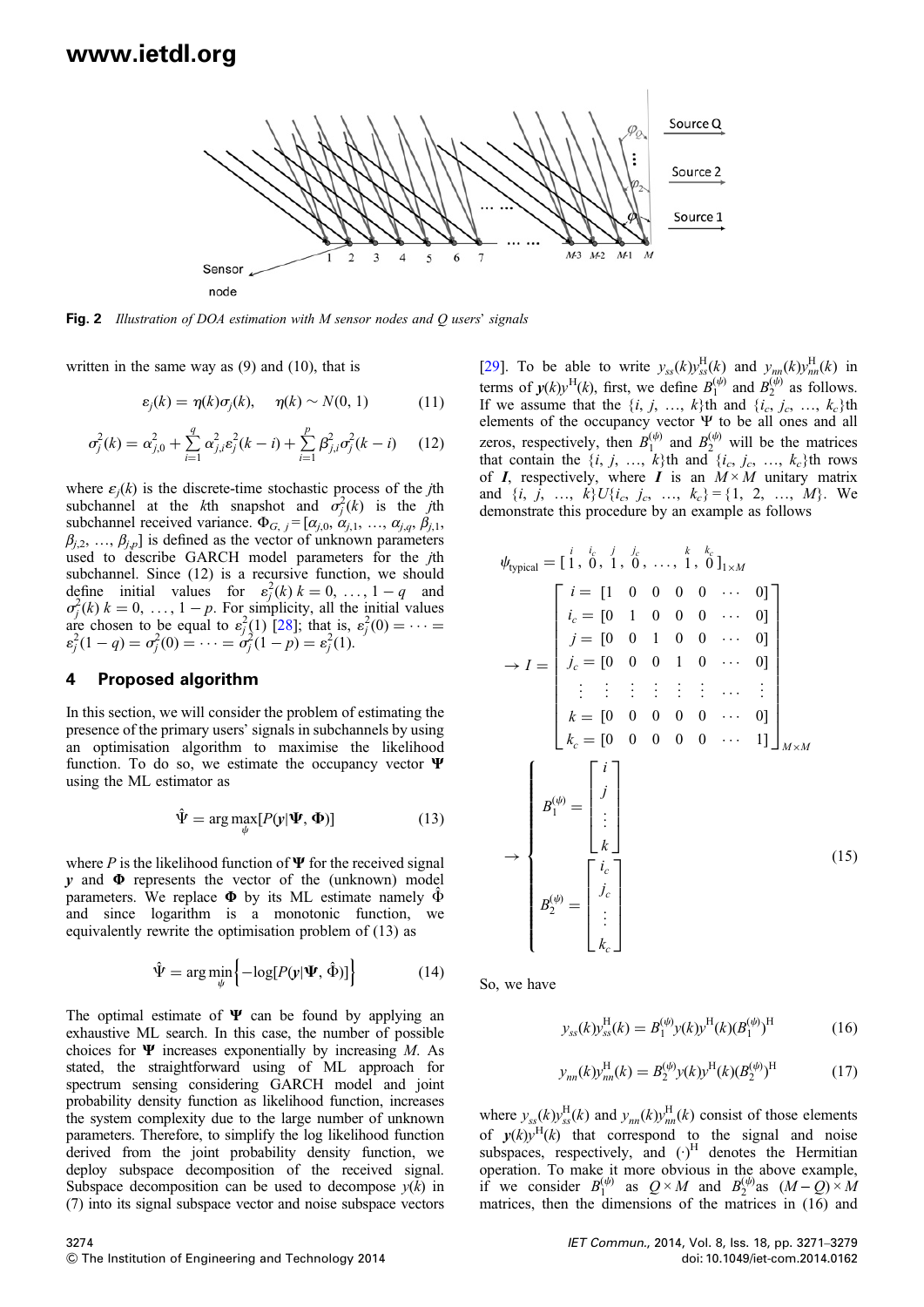(17) are as follows

$$
\underbrace{y_{ss}(k)}_{Q\times 1} \underbrace{y_{ss}^{\text{H}}(k)}_{1\times Q} = \underbrace{B_1^{(\psi)}}_{Q\times M} \underbrace{y(k)}_{M\times 1} \underbrace{y^{\text{H}}(k)}_{1\times M} \underbrace{(B_1^{(\psi)})^{\text{H}}}_{M\times Q} \tag{18}
$$

$$
\underbrace{y_{nn}(k)}_{(M-Q)\times 1} \underbrace{y_{nn}^{\text{H}}(k)}_{1\times (M-Q)} = \underbrace{B_2^{(\psi)}}_{(M-Q)\times M} \underbrace{y(k)}_{M\times 1} \underbrace{y^{\text{H}}(k)}_{1\times M} \underbrace{(B_2^{(\psi)})^{\text{H}}}_{M\times (M-Q)} \tag{19}
$$

Since we assume that the noise and primary users' signals are independent and noise in each subchannel is independent from the noises of other subchannels, it follows that  $y_{ss}(k)$ is independent of  $y_{nn}(k)$ . Therefore, using the joint probability density function, we have

$$
p(y_{ss}(k)|\Psi, \Phi) = \frac{1}{(2\pi)^{Q/2} (\det(R_{ss}))^{1/2}} \times \exp\left(-\frac{1}{2}y_{ss}^{H}(k)R_{ss}^{-1}y_{ss}(k)\right)
$$
 (20)

$$
p(y_{nn}(k)|\Psi, \Phi) = \frac{1}{(2\pi)^{(M-Q)/2} (\det(R_{nn}))^{1/2}}
$$

$$
\times \exp\left(-\frac{1}{2}y_{nn}^{\text{H}}(k)R_{nn}^{-1}y_{nn}(k)\right) \quad (21)
$$

where  $\Phi$  represents the parameters of GARCH model ( $\Phi_G$  =  $[\Phi_{G,1}; \Phi_{G,2}; \ldots; \Phi_{G,M}]$  and cross-correlation values among subchannels. Ψ contains the locations of the occupied subchannels as defined in (8).  $R_{ss}$  and  $R_{nn}$  are the covariance matrices of the signal and noise subspaces, respectively.  $R_{ss}$  contains those elements of  $R_{yy}$  that correspond to the occupied subchannels and the elements of  $R_{nn}$  are the variances of unoccupied subchannels. Thus,  $R_{ss}$ and  $R_{nn}$  can be expressed as

$$
R_{ss} = B_1^{(\psi)} R_{yy} (B_1^{(\psi)})^{\text{H}}
$$
 (22)

$$
R_{nn} = B_2^{(\psi)} \text{diag}(\sigma_1^2, \sigma_2^2, \dots, \sigma_{(M-Q)}^2) (B_2^{(\psi)})^{\text{H}}
$$
 (23)

### 5 ML formulation for spectrum-sensing problem

To localise the occupied subchannels in the spectrum, we know that the log-likelihood function of the received signal  $(L_v)$  can be obtained as

$$
L_{y} = L_{s} + L_{n} \tag{24}
$$

where  $L_s$  and  $L_n$  are the log-likelihood functions of the signal subspace and noise subspace, respectively, which can be derived from (20) and (21).

Now, we consider the ML problem as

$$
\hat{\Psi} = \arg \max_{\Psi, \Phi} (P_y(\Psi, \Phi))
$$
\n
$$
\equiv \arg \min_{\Psi, \Phi} (L_y(\Psi, \Phi))
$$
\n(25)

where  $\hat{\Psi}$  is the estimated values of the locations of occupied subchannels (8). We denote the probability density function of  $y(k)$  by  $P_y$ ; considering the likelihood function of  $P_y$ , we can obtain  $\tilde{L}_y$  which is written as  $L_y(\Psi, \Phi)$  to emphasise its dependence on Ψ and Φ.

The parameters of  $\Phi$ , that is,  $\Phi_G = [\Phi_{G,1}; \Phi_{G,2}; \dots; \Phi_{G,M}]$ and the cross-correlation values, are ML estimated before the estimation of  $\Psi$ . The cross-correlation values among the subchannels are assumed to be constant during the estimation. So, as shown in [5], the ML estimation of the cross-correlations among the subchannels is the sample cross-correlation. From [28], if we consider K realisations of  $\varepsilon(k)$  as  $\varepsilon(1)$ ,  $\varepsilon(2)$ , ...,  $\varepsilon(K)$ , then the ML estimation of GARCH parameters for the jth subchannel can be derived as

$$
\hat{\Phi}_{G_j} = \arg \max_{\Phi_{G_j}} \sum_{k=1}^K \frac{1}{\sqrt{2\pi\sigma_j^2(k)}} \exp\left(-\frac{\varepsilon_j^2(k)}{2\sigma_j^2(k)}\right)
$$
\n
$$
= \arg \min_{\Phi_{G_j}} \frac{1}{K} \sum_{k=1}^K \left(\frac{\varepsilon_j^2(k)}{\sigma_j^2(k)} + \log \sigma_j^2(k)\right) \tag{26}
$$

By substituting the ML estimation of  $\Phi$  (i.e.  $\hat{\Phi}$ ) in (25), we

| 1.  | For $Q = 1:M$                                                                               |
|-----|---------------------------------------------------------------------------------------------|
| 2.  | Obtain $B_1$ and $B_2$ ,                                                                    |
| 3.  | Obtain $y_{ss}y_{ss}^H$ and $y_{nn}y_{nn}^H$ using $B_1$ , $B_2$ ,                          |
|     | and y as noted in $(16)$ and $(17)$ ,                                                       |
| 4.  | Obtain sample cross-correlations between                                                    |
|     | subchannels received signal,                                                                |
| 5.  | Obtain ML estimate of GARCH model                                                           |
|     | parameters using (26),                                                                      |
| 6.  | Obtain estimate of $R_{ss}$ using $B_1$ , the sample                                        |
|     | cross-correlations, and the GARCH model according to (22),                                  |
| 7.  | Obtain estimate of occupancy vector using (27)                                              |
| 8.  | End                                                                                         |
| 9.  | Obtain $\hat{Q}$ using $(\hat{\Psi}^{(1)}, \hat{\Psi}^{(2)}, , \hat{\Psi}^{(M)})$ and (28), |
| 10. | Estimate the occupancy vector $\Psi^{(Q)}$                                                  |

**Fig. 3** Proposed spectrum-sensing algorithm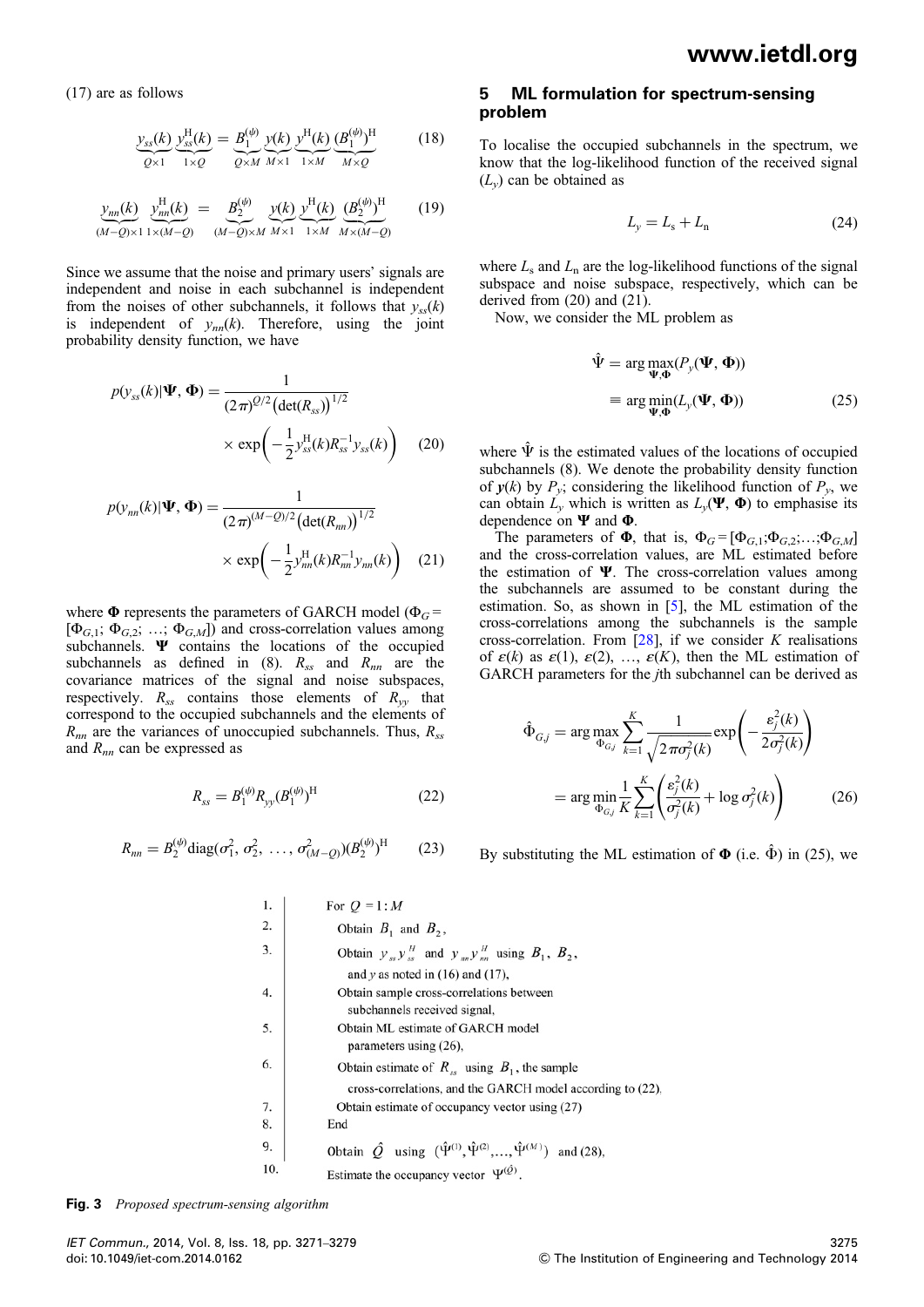

Fig. 4 Flowgraph of the proposed spectrum-sensing method

have

$$
\hat{\Psi} = \arg\min_{\Psi} (L_{y}(\Psi, \hat{\Phi}))
$$
\n(27)

To estimate the locations of the occupied subchannels in the spectrum, we estimate the number of those subchannels  $(O)$ . To obtain a better estimate of  $Q$ , instead of using (27), its modified version is utilised. The modification of (27) is performed by adding a penalty term to the ML problem, which is shown below.

$$
\hat{Q} = \arg\min_{Q} (L_{y}(\Psi^{(Q)}, \hat{\Phi}) + \text{penalty term}) \tag{28}
$$

In the above equation,  $\Psi$  is written as  $\Psi^{(Q)}$  to emphasise its dependence on  $Q$ . The mentioned penalty term is derived from the minimum description length principle defined in [30] and is equal to  $2Q(2M-Q)\log K$ . To estimate the number of occupied subchannels, we estimate their locations for all possible values of Q. After obtaining the estimation  $(\hat{O})$ , we compute the final estimation of the locations of the occupied subchannels in the spectrum. As mentioned, the exact value of  $O$  is assumed to be unknown. The proposed algorithm is presented in Fig. 3, and the flowchart of the proposed optimisation algorithm to sense the spectrum is depicted in Fig. 4. In this figure,  $Q$  is defined as the hypothesised number of occupied subchannels,  $\Psi^{(Q)}$  is defined as the estimation of occupancy vector with the estimated  $\hat{Q}$  occupied subchannels and M is the number of subchannels.

#### 6 Results

In this section, we present the simulation results to evaluate the performance of the proposed algorithm and compare it with the performances of two other methods. The first method is energy detector denoted (ED) [31] with the noise uncertainty values (shown by 'uc') equal to 0.5 and 1 dB. The second method is the one proposed in [23] denoted by ES-MDL, which stands for energy sorting and minimum



**Fig. 5** Missed detection probability against SNR,  $M = 6$  and  $Q = 3$ 

description length criteria. In ES-MDL, at first, the estimated number of occupied subchannels  $(\hat{Q})$  is found by eigenvalue decomposition and ITC. Then, the locations of occupied subchannels in the spectrum are estimated by choosing  $\hat{Q}$  subchannels with the largest energies. It is notable that in ES-MDL, the correlations among the signals of subchannels are considered only in estimating the number of occupied subchannels but not in estimating their locations in the spectrum. To solve the optimisation problems of (26) and (28), we apply quasi-Newton method [32]. All the curves are obtained by Monte-Carlo simulation with  $10^5$  runs. The GARCH model used here is GARCH $(1, 1)$ .

To estimate the threshold of the energy detector, we should have an estimation of noise variance. This estimation is performed by sample energy. The threshold  $\lambda_{fa}$  is found as follows [33]

$$
\lambda_{\rm fa} = \sigma_n^2 \bigg( 1 + \frac{Q^{-1}(P_{\rm fa})}{\sqrt{K/2}} \bigg) \tag{29}
$$

where  $\sigma_n^2$  is the estimated noise variance using sample covariance estimation method,  $Q(\cdot)$  represents the Q-function,  $P_{fa}$  represents the false alarm probability and K is the number of samples. Equation (29) is derived with the assumption of having no noise uncertainty in which  $P_{fa}$  is set to  $10^{-3}$ , but as can be seen from Figs. 6 and 9, by



**Fig. 6** False alarm probability against different SNR values,  $M = 6$ and  $Q = 3$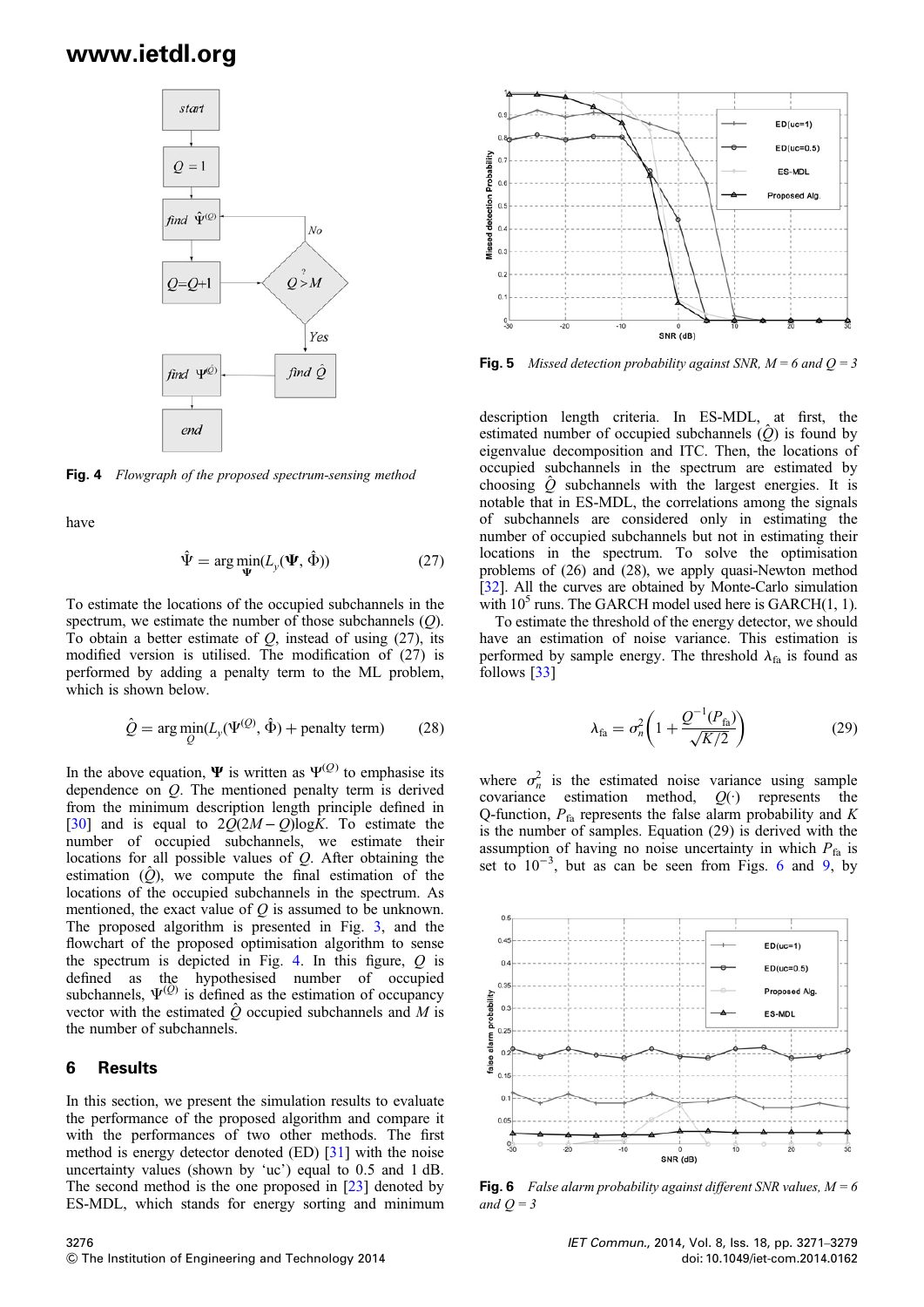

Fig. 7 Missed detection probability, false alarm probability and average estimated Q against different SNR values in the proposed algorithm,  $M = 6$  and  $Q = 3$ 

determining the threshold from (29) and for the case of having noise uncertainty,  $P_{fa}$  has values higher than 10<sup>-3</sup>. Also, considering the values obtained in  $[10, 23]$  for  $P_{\text{fa}}$ , the obtained  $P_{fa}$  is contained in a range of practical interest for the spectrum sensing.

#### 6.1 Effect of signal to noise ratio (SNR)

In this subsection, the performance of the proposed algorithm is investigated for different values of SNR.  $P_{\text{md}}$  (missed detection probability) and  $P_{fa}$  for the proposed algorithm are compared with those of ES-MDL and ED in Figs. 5 and 6, respectively. To compute  $P_{\text{md}}$ , the number of occupied subchannels that are detected as unoccupied ones is computed. And, in order to compute  $P_{fa}$ , the number of unoccupied subchannels that are detected as occupied ones is computed. We only compare the algorithms for the cases  $P_{\text{md}}$  < 0.5, where there is a possibility to have a reliable performance. We consider six subchannels  $(M=6)$ , where half of them are occupied  $(Q=3)$ . Since we consider primary users operating in a wideband spectrum, the signals received in adjacent subchannels can be correlated.

It should be noted that in our method the additive noise is modelled by the GARCH model whereas the ED and ES-MDL methods consider Gaussian distribution for noise.

From Fig. 5 we observe that for all acceptable values of  $P_{\text{md}}$  and for all values of SNR, our algorithm has better performance than the ES-MDL. As seen, the missed detection probability of the proposed method is less than the energy detector for SNRs between −14 and 15 dB in the case of uc = 0.5 and SNRs between  $-7$  and 5 dB for uc = 1. For high values of SNR (higher than 5 dB), the proposed algorithm can almost precisely sense the spectrum.

From Fig. 6, for SNR values less than −10 dB, the performance of the proposed algorithm is close to ES-MDL. We can also observe that for SNR values higher than 5 dB, the false alarm probability of the proposed algorithm can be approximately zero, which relates to the accuracy of the estimation and number of simulation runs. In other words, in these SNR values, the maximum spectrum utilisation is achievable using the proposed algorithm. Moreover, for almost all SNR values, the proposed algorithm achieves less false alarm probability than the ES-MDL and energy detector. Considering the results, we find out that at SNR values around 0 dB, the

# www.ietdl.org

number of occupied channels  $Q$  is estimated correctly, but with erroneous estimation of their locations. So, a missed detection leads to a false alarm and as a result,  $P_{\text{md}} = P_{\text{fa}}$ .

Fig. 7 shows the missed detection probability, false alarm probability and average estimated  $Q$  for the proposed algorithm. From the figure, we can see that for SNR values less than −15 dB, the number of occupied subchannels is estimated to be zero. Hence, in these SNRs,  $P_{fa}$  is zero and  $P_{\text{md}}$  is one. For SNR values between  $-15$  to  $-5$  dB, the estimated number of occupied subchannels increases which results in decrease in  $P_{\text{md}}$ , and increase in  $P_{\text{fa}}$ . In other words, in these SNR values, the location of  $\hat{Q}$ occupied subchannels is estimated erroneously and as a result, the change rate of probability of detection is almost the same as the change rate of probability of false alarm. For SNR values higher than 0 dB, by having a correct estimate of Q, the probabilities of missed detection and false alarm are equal (i.e.  $P_{\text{md}} = P_{\text{fa}}$ ).

#### 6.2 Effect of sensing time

In this subsection, we investigate the effect of sensing time (or received data length) on the performance of the proposed algorithm, ED and ES-MDL. To this aim,  $P_{\text{md}}$  and  $P_{\text{fa}}$  of the mentioned algorithms are plotted in terms of the received data length  $(K)$  in Figs. 8 and 9, respectively. We



Fig. 8 Missed detection probability against different data lengths (sensing time),  $M = 6$ ,  $Q = 3$  and  $SNR = 5$  dB



Fig. 9 False alarm probability against different data lengths (sensing time),  $M = 6$ ,  $Q = 3$  and  $SNR = 5$  dB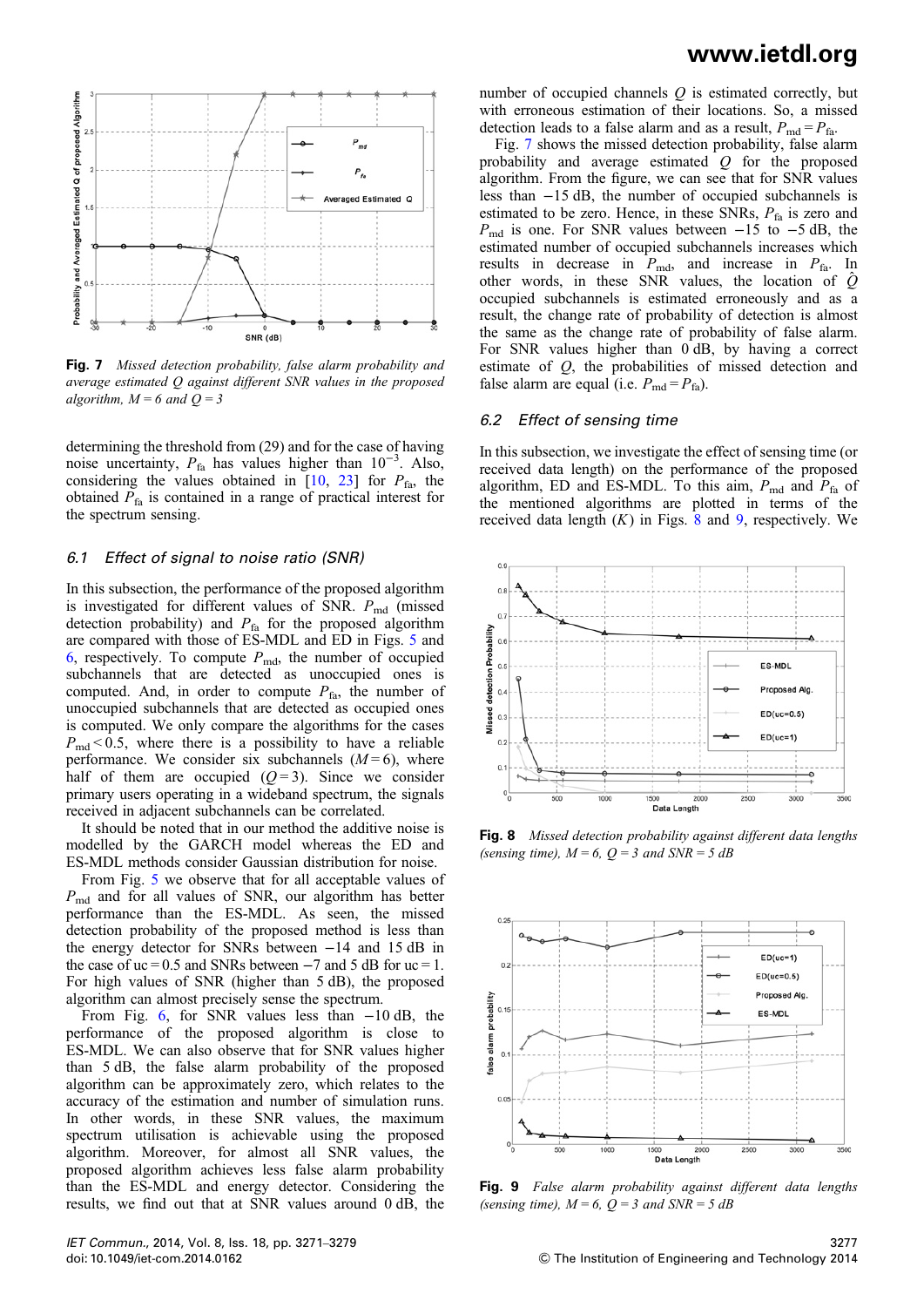

Fig. 10 Missed detection and false alarm probabilities against different correlation values,  $M = 6$ ,  $Q = 3$  and  $SNR = 0$  dB

consider  $SNR = 5$  dB. As can be seen from Fig. 8 by increasing the sensing time,  $P_{\text{md}}$  decreases at first but remains constant after a specific time, which shows the time for achieving a reliable spectrum sensing. Moreover, considering Fig. 9, the false alarm probability remains rather constant after a specific data length in all methods.



Fig. 11 Missed detection probability against different values of M,  $Q = 4$ , SNR = -5 dB and uc = 1



**Fig. 12** False alarm probability against different values of M,  $Q =$ 4,  $SNR = -5$  dB and  $uc = 1$ 

### 6.3 Effect of correlations among occupied subchannels' signals

In Fig. 10, the performances of the three methods for different values of correlation among subchannels are presented. As the proposed method is wideband, which considers correlation among subchannels, we observe that both the false alarm probability and the missed detection probability decrease by increasing the correlation among subchannels. However, the performance of energy detector and the ES-MDL are not affected by the correlation among subchannels.

# 6.4 Effect of number of subchannels (M)

In this section, we illustrate the effect of number of subchannels  $(M)$  on the performance. For this purpose, we examine  $P_{\text{md}}$  and  $P_{\text{fa}}$  for different values of M. The SNR value is set to  $-5$  dB to have non-zero values for  $P_{\text{md}}$  and  $P_{fa}$ . In Figs. 11 and 12, the performances of the proposed algorithm, energy detector and ES-MDL are shown for different values of  $M$  where  $Q$  is set to 4. It is observed that by increasing M, the missed detection and false alarm probabilities decrease.

To evaluate the complexity of the proposed method, we consider the number of operations used in the cost functions which are defined in (26) and (28). Considering (26), to estimate GARCH model parameters, the number of additions is equal to  $K$ . Besides, noting  $(14)$  and  $(15)$  used in (28), and  $Q \leq M$ , the computational complexity can be shown to be of order  $M^3$ .

#### 7 Conclusion

In this study we proposed a new approach for estimating the primary users' signals in non-Gaussian and non-stationary noise environment for CR networks. We used DOA estimation model for spectrum sensing. Because of the non-stationarity characteristics of GARCH model, it was used for noise modelling. Signal and noise subspaces are utilised to decrease the ML complexity. ML estimation was used for estimating the locations of the occupied channels; and ML estimation and ITC were utilised to estimate the number of occupied subchannels. The efficiency of the proposed scheme was examined by simulations which indicate its higher performance in comparison with the energy detector and the ES-MDL detector.

#### 8 Acknowledgment

The authors would like to appreciate the anonymous reviewers for their insightful comments and useful suggestions that improved the quality of paper.

#### 9 References

- 1 Yucek, T., Arslan, H.: 'A survey of spectrum sensing algorithms for cognitive radio applications', IEEE Commun. Surv. Tutor., 2009, 11, (1), pp. 116–130
- 2 Zhang, R., Lim, T., Liang, Y., Zeng, Y.: 'Multi-antenna based spectrum sensing for cognitive radios: a GLRT approach', IEEE Trans. Commun., 2010, 58, (1), pp. 84–88
- 3 Lim, T.J., Zhang, R., Liang, Y.-C., Zeng, Y.: 'GLRT-based spectrum sensing for cognitive radio'. IEEE Global Telecommunications Conf., GLOBECOM 2008, 2008, pp. 4391–4395
- Wang, P., Fang, J., Han, N., Li, H.: 'Multiantenna-assisted spectrum sensing for cognitive radio', IEEE Trans. Veh. Technol., 2010, 59, (4), pp. 1791–1800